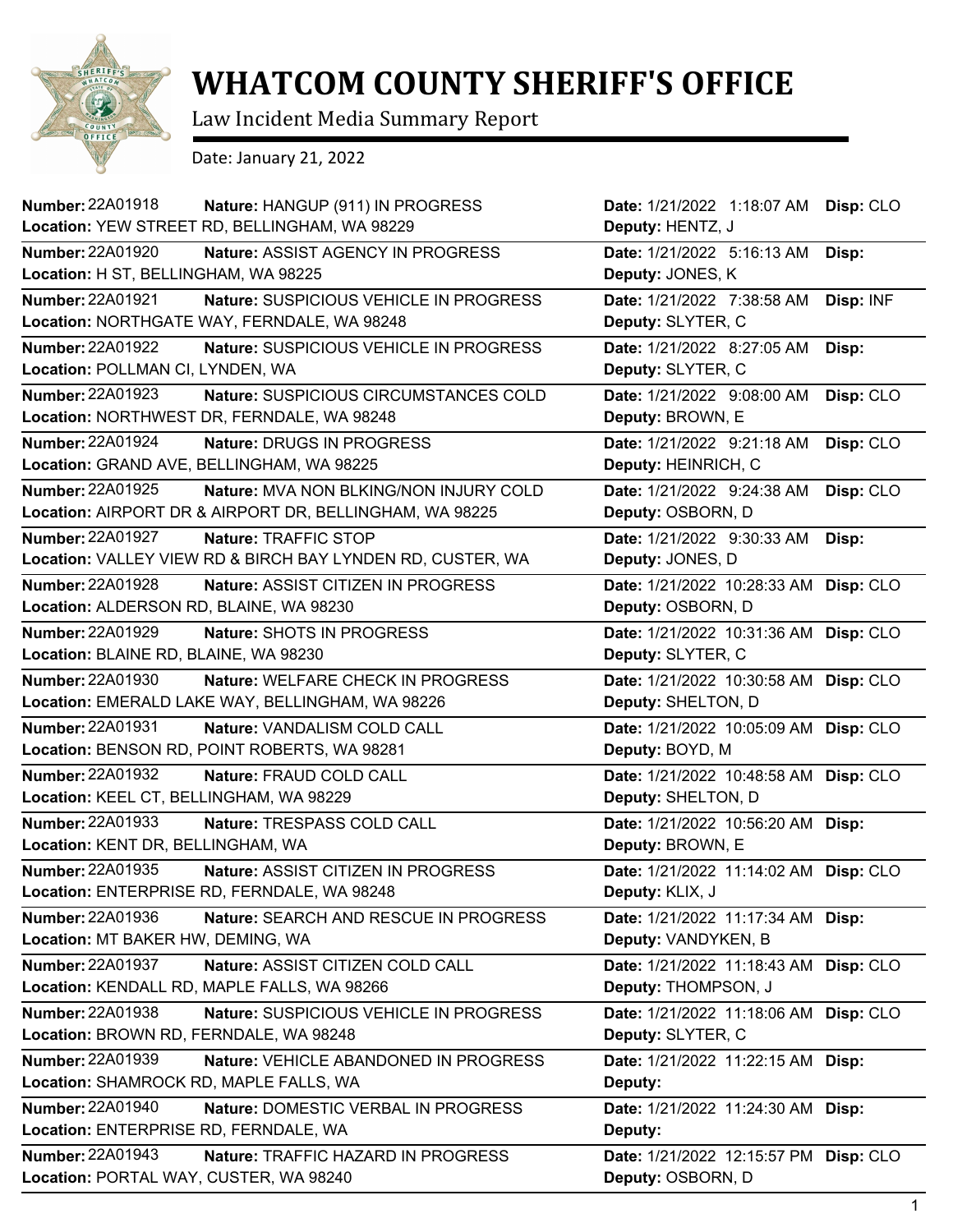| <b>Number: 22A01944</b>                                           | Nature: THEFT COLD CALL                                                                                               | Date: 1/21/2022 12:21:20 PM Disp: CLO                       |           |
|-------------------------------------------------------------------|-----------------------------------------------------------------------------------------------------------------------|-------------------------------------------------------------|-----------|
|                                                                   | Location: E SMITH RD, BELLINGHAM, WA 98226                                                                            | Deputy: SHELTON, D                                          |           |
| Number: 22A01946<br>Location: OAK CT, MAPLE FALLS, WA 98266       | Nature: NEIGHBORHOOD DISPUTE IN PROGRE                                                                                | Date: 1/21/2022 12:30:29 PM Disp: CLO<br>Deputy: RATHBUN, R |           |
| Number: 22A01948<br>Location: GRAND AV, BELLINGHAM, WA            | Nature: THEFT COLD CALL                                                                                               | Date: 1/21/2022 12:35:35 PM Disp:<br>Deputy: BROWN, E       |           |
| <b>Number: 22A01951</b>                                           | Nature: SUSPICIOUS CIRCUMSTANCES COLD<br>Location: BIRCH BAY SQUARE ST, BLAINE, WA 98230                              | Date: 1/21/2022 1:09:38 PM<br>Deputy: SLYTER, C             | Disp: CLO |
| Number: 22A01954<br>Location: NB I5 AT & MP 27, CUSTER, WA        | Nature: REFER TO WSP IN PROGRESS                                                                                      | Date: 1/21/2022 1:22:02 PM<br>Deputy:                       | Disp:     |
| Number: 22A01955                                                  | Nature: ASSAULT SIMPLE COLD CALL<br>Location: AGATE HEIGHTS RD, BELLINGHAM, WA                                        | Date: 1/21/2022 1:22:51 PM<br>Deputy: WILSON, J             | Disp: CAA |
| Arrested:<br><b>Offenses:</b>                                     | Age:                                                                                                                  |                                                             |           |
| <b>Number: 22A01957</b><br>Location: DAWN LN, CUSTER, WA          | Nature: FOLLOW UP                                                                                                     | Date: 1/21/2022 1:42:40 PM<br>Deputy: SLYTER, C             | Disp:     |
| <b>Number: 22A01959</b>                                           | Nature: SUSPICIOUS CIRCUMSTANCES IN PR                                                                                | Date: 1/21/2022 1:48:47 PM                                  | Disp:     |
| Location: MARINE DR, BELLINGHAM, WA                               |                                                                                                                       | Deputy: COLLINS, B                                          |           |
| Number: 22A01960                                                  | Nature: SUSPICIOUS PERSON COLD CALL<br>Location: LASALLE AVE, BELLINGHAM, WA 98229                                    | Date: 1/21/2022 1:42:24 PM<br>Deputy: SHELTON, D            | Disp: CLO |
| Number: 22A01963                                                  | Nature: FRAUD COLD CALL                                                                                               | Date: 1/21/2022 1:56:21 PM                                  | Disp: CLO |
|                                                                   | Location: SUMMIT PL, SEDRO WOOLLEY, WA 98284                                                                          | Deputy: HAGGITH, J                                          |           |
| Number: 22A01964                                                  | Nature: TRESPASS IN PROGRESS                                                                                          | Date: 1/21/2022 1:56:05 PM                                  | Disp: CLO |
|                                                                   | Location: CUSTER SCHOOL RD, CUSTER, WA 98240                                                                          | Deputy: ASSINK, G                                           |           |
| Number: 22A01965                                                  | <b>Nature: WATCH FOR IN PROGRESS</b><br>Location: NORTHWEST DR & SMITH RD, BELLINGHAM, WA                             | Date: 1/21/2022 1:58:19 PM<br>Deputy:                       | Disp:     |
| Number: 22A01966                                                  | Nature: SUSPICIOUS CIRCUMSTANCES COLD                                                                                 | Date: 1/21/2022 2:18:55 PM                                  | Disp: CLO |
| Location: E POLE RD, EVERSON, WA 98247                            |                                                                                                                       | Deputy: DEZEEUW, T                                          |           |
|                                                                   |                                                                                                                       | Date: 1/21/2022 2:24:56 PM                                  | Disp:     |
| <b>Number: 22A01967</b>                                           | Nature: THEFT COLD CALL                                                                                               |                                                             |           |
| Location: BIRCH BAY DR, BLAINE, WA                                |                                                                                                                       | Deputy: SLYTER, C                                           |           |
| Number: 22A01968                                                  | Nature: TRAFFIC HAZARD IN PROGRESS                                                                                    | Date: 1/21/2022 2:32:03 PM                                  | Disp:     |
| Location: SANTA FE TR, MAPLE FALLS, WA<br><b>Number: 22A01970</b> |                                                                                                                       | Deputy: RATHBUN, R                                          |           |
|                                                                   | Nature: SUSPICIOUS VEHICLE COLD CALL<br>Location: WOOLDRIDGE AVE, BLAINE, WA 98230                                    | Date: 1/21/2022 2:37:50 PM<br>Deputy: DOUGLAS, J            | Disp: CLO |
| <b>Number: 22A01973</b><br>Location: E 18TH AV, BELLINGHAM, WA    | Nature: WATCH FOR IN PROGRESS                                                                                         | Date: 1/21/2022 3:28:44 PM<br>Deputy:                       | Disp:     |
| Number: 22A01975<br>Location: GRANDVIEW RD, BLAINE, WA 98230      | Nature: VEHICLE THEFT COLD CALL                                                                                       | Date: 1/21/2022 3:35:38 PM<br>Deputy: DOUGLAS, J            | Disp: CLO |
| Number: 22A01976                                                  | <b>Nature: REFER TO WSP IN PROGRESS</b><br>Location: SB I5 SO & SLATER RD, BELLINGHAM, WA                             | Date: 1/21/2022 3:42:43 PM<br>Deputy:                       | Disp:     |
| <b>Number: 22A01977</b>                                           | Nature: WATCH FOR IN PROGRESS<br>Location: SHAMROCK RD & AZURE WA, MAPLE FALLS, WA                                    | Date: 1/21/2022 3:52:18 PM<br>Deputy:                       | Disp:     |
| Number: 22A01978<br><b>Offenses: Traffic, Criminal Citation</b>   | Nature: TRAFFIC STOP<br>Location: W MAPLEWOOD AVE, BELLINGHAM, WA 98225<br>Arrested: FINKBONNER, REATHA M.<br>Age: 30 | Date: 1/21/2022 3:55:13 PM<br>Deputy: ASSINK, G             | Disp: CAA |
| <b>Number: 22A01979</b>                                           | Nature: MENTAL IN PROGRESS                                                                                            | Date: 1/21/2022 3:56:33 PM                                  | Disp: CLO |
| Number: 22A01980                                                  | Location: AGATE HEIGHTS RD, BELLINGHAM, WA<br>Nature: VEHICLE PROWL COLD CALL                                         | Deputy: KLIX, J<br>Date: 1/21/2022 4:04:17 PM               | Disp:     |